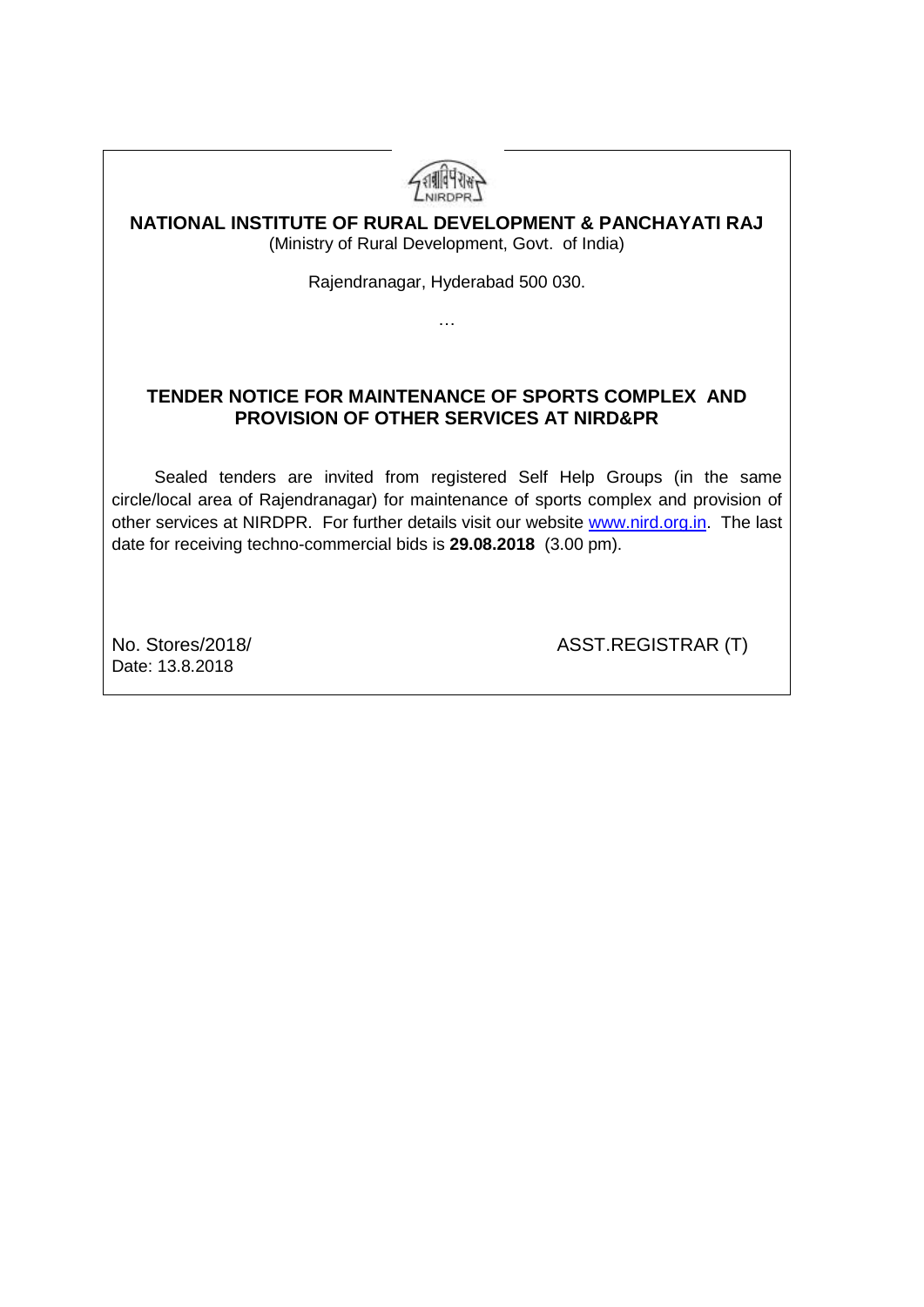

### **NATIONAL INSTITUTE OF RURAL DEVELOPMENT & PANCHAYATI RAJ**

(Ministry of Rural Development, Govt. of India)

Rajendranagar, Hyderabad 500 030.

…

### **TENDER NOTICE FOR MAINTENANCE OF SPORTS COMPLEX AND PROVISION OF OTHER SERVICES AT NIRD&PR**

### **TENDER FORM**

From:

To

The Asst. Registrar (T)

National Institute of Rural Development & Panchayati Raj

Rajendranagar, Hyderabad 500 030.

Sub: Tender for maintenance of Sports Complex, etc., - Reg.

## **1. GENERAL GUIDELINES FOR SUBMITTING TENDER DOCUMENTS**

- i) Sealed tenders are invited from the Self Help Groups should be registered in the same circle/local area of Rajendranagar, Hyderabad – 500 030.
- ii) Self Help Groups consisting of less than 19 members are eligible.
- iii) Photo ID proof of the SHG members with addresses and contact phone numbers.
- iv) Bank pass book of SHG with transaction entries for the last one year.
- v) Internal lending register (Accounts Register).
- vi) Minutes of the group members meeting in last one year.
- vii) Regular repayment of bank loan taken, if any
- viii) The self help groups must have reputed and having experience in the relevant field.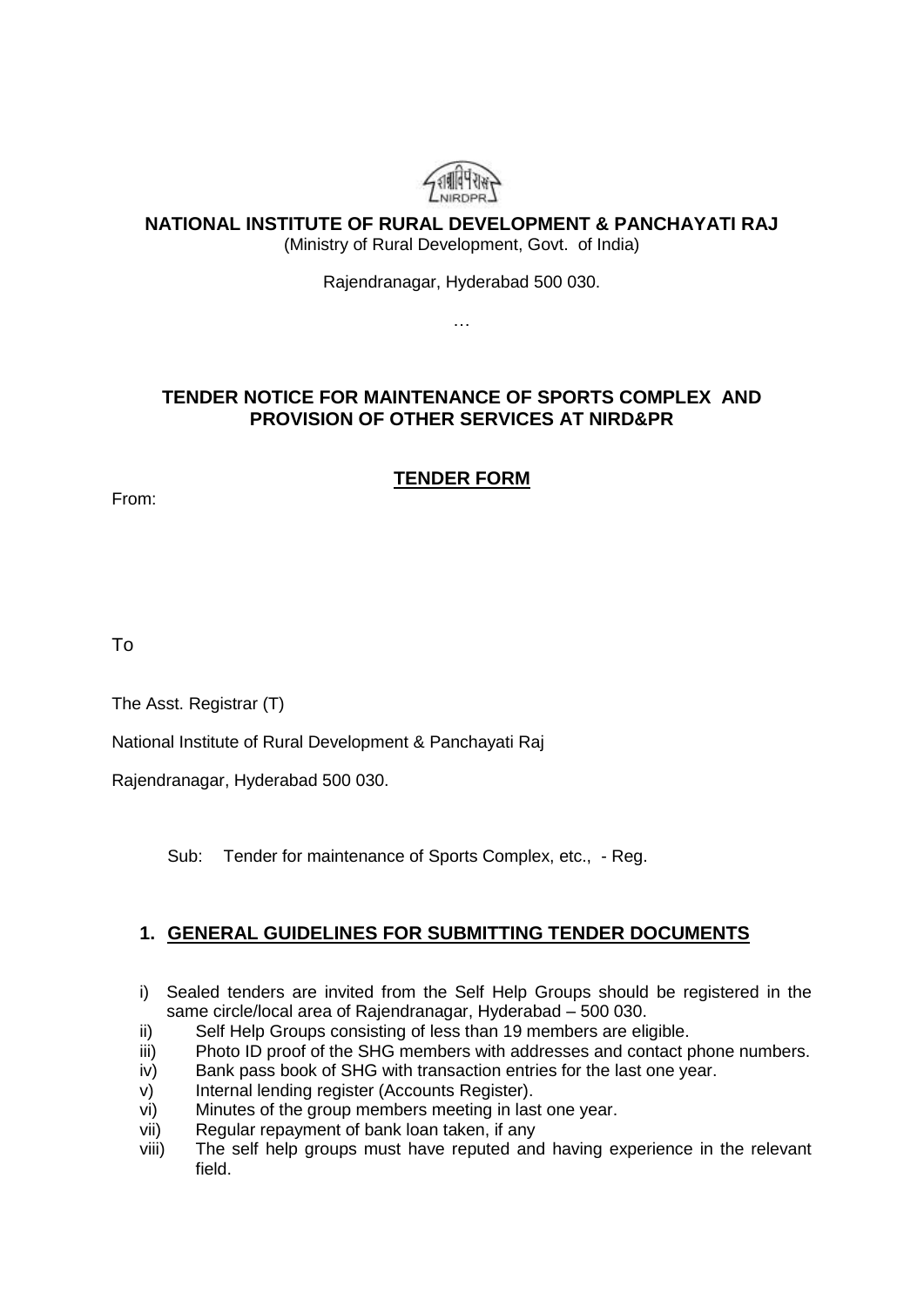ix) Tender document can be downloaded from the website: [www.nird.org.in](http://www.nird.org.in/)

#### 2. **Eligibility Criteria**: -

- a) Must be a Self Help Group registered in the same circle/local area of Rajendranagar, Hyderabad – 500 030.
- b) SHGs consisting of less than 19 members.
- c) Must have atleast 3 years experience of maintaining a sports complex.
- d) Annual turn over should be Rs. 10 lakhs or more in last three (each) years.
- e) SHG must be registered with EPF and ESI authorities.
- **3. The estimated value of the tender is Rs. 20.85 lakhs excluding group profit.**
- 4. Tenderer must submit all relevant documentary evidences as per required eligibility criteria.
- 5. The Earnest Money Deposit of Rs. 10,000/- (Rupees ten thousand only) in the form of a DD drawn on any commercial bank in favour of NIRD&PR, the same will be returned to the unsuccessful tenderers. Tenders not accompanied by Earnest Money Deposit shall be summarily rejected. No interest shall be paid by NIRDPR on EMD.
- 6. The contract will be valid for one year and no request for withdrawal /termination of the contract before the end of the contract period will be permitted.
- 7. The Earnest Money Deposit of successful tenderer will be forfeited if he does not fulfill any of the following conditions:
	- a) Execution of the agreement within 14 days of the receipt of the letter of award of contract.
	- b) Commencement of the contract within 14 days of the signing of the agreement or as decided by the Institute.
	- c) To comply with all the terms and conditions of the letter of award of contract and agreement of contract.
	- d) In case of contract period is over, the tenderer should provide the services till finalisation of the new tender or conclusion of the contract period whichever is later.
- 8. Tenders are not transferable.
- 9. Director General NIRD&PR reserves the right to accept or reject the tender(s) or cancel the entire tendering process without assigning any reasons whatsoever.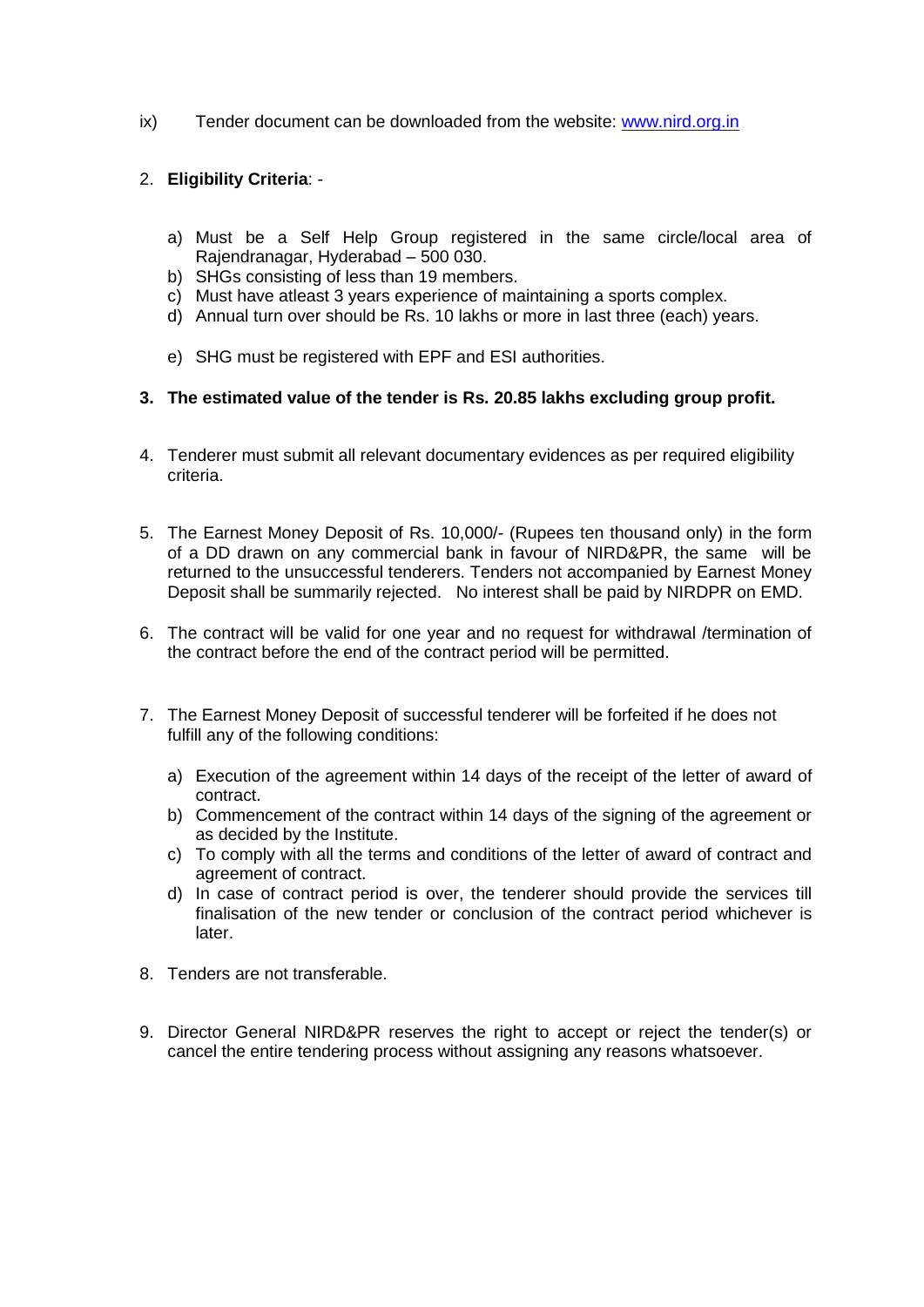

**NATIONAL INSTITUTE OF RURAL DEVELOPMENT & PANCHAYATI RAJ**

(Ministry of Rural Development, Govt. of India)

Rajendranagar, Hyderabad 500 030.

…

## **COVER – I (Technical Bid)**

### **MAINTENANCE OF SPORTS COMPLEX & PROVISION OF OTHER SERVICES AT NIRD&PR**

**Pre – Qualification Bio-Data to be enclosed along with the Tender**

- 1. Name and Address of the SHG internal to the Name of the SHG internal to the N
- 2. Telephone No. 69 and 2. Telephone No.
- 3. Registration details of the SHG : (Should enclose a copy of the registration certificate)
- 4. Month and year of establishment :
- 5. ESI Registration No. (Attach proof) :
- 6. EPF Registration No. (Attach proof) :
- 7. Name of the President of the SHG : :
- 8. Annual Turn Over during the last :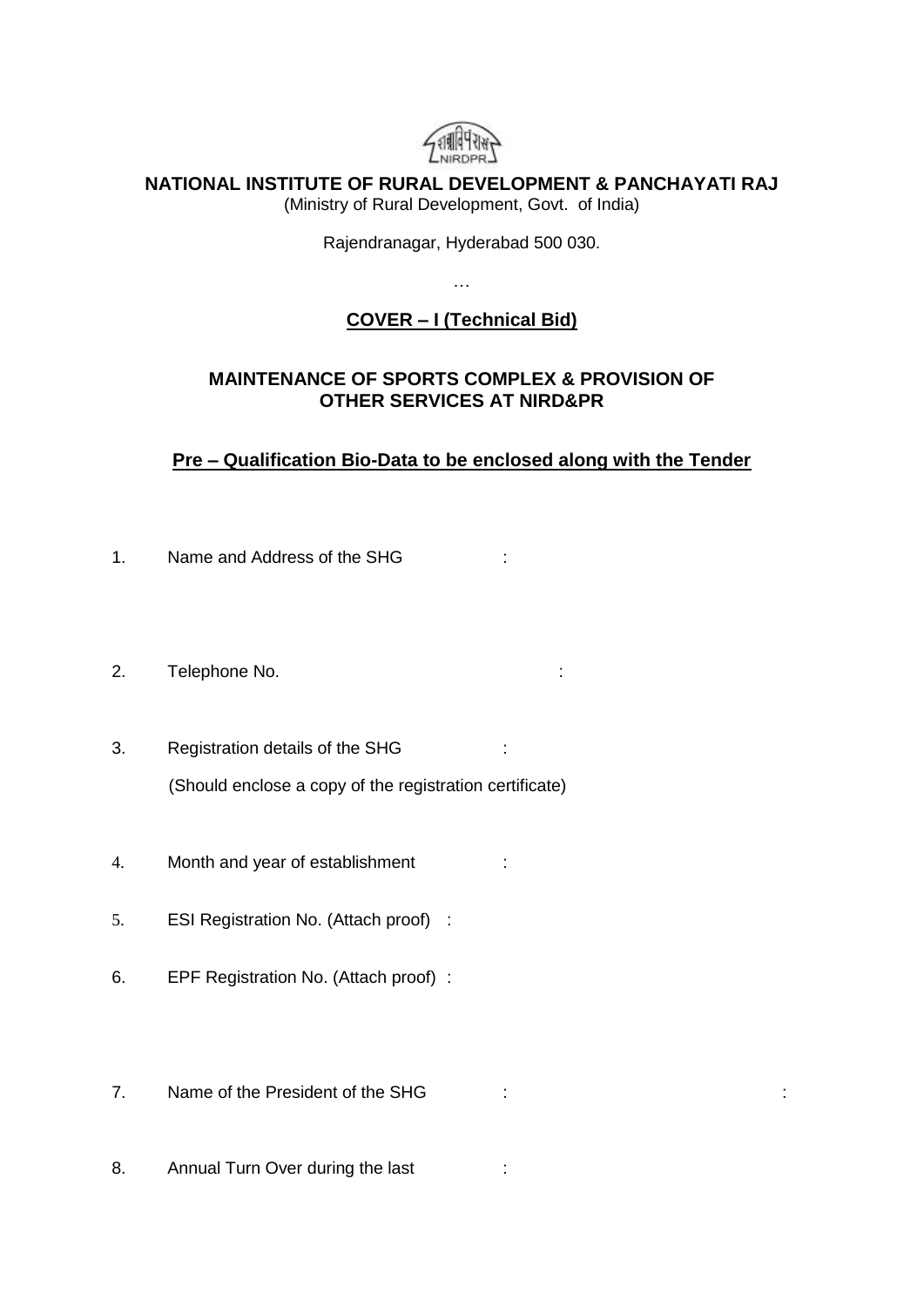three years of Rs. 10.00 lakhs

(each year) or more

- a) 2015-16 (self attested copies of SHG's
- b) 2016-17 bank statements to be attached)
- c) 2017-18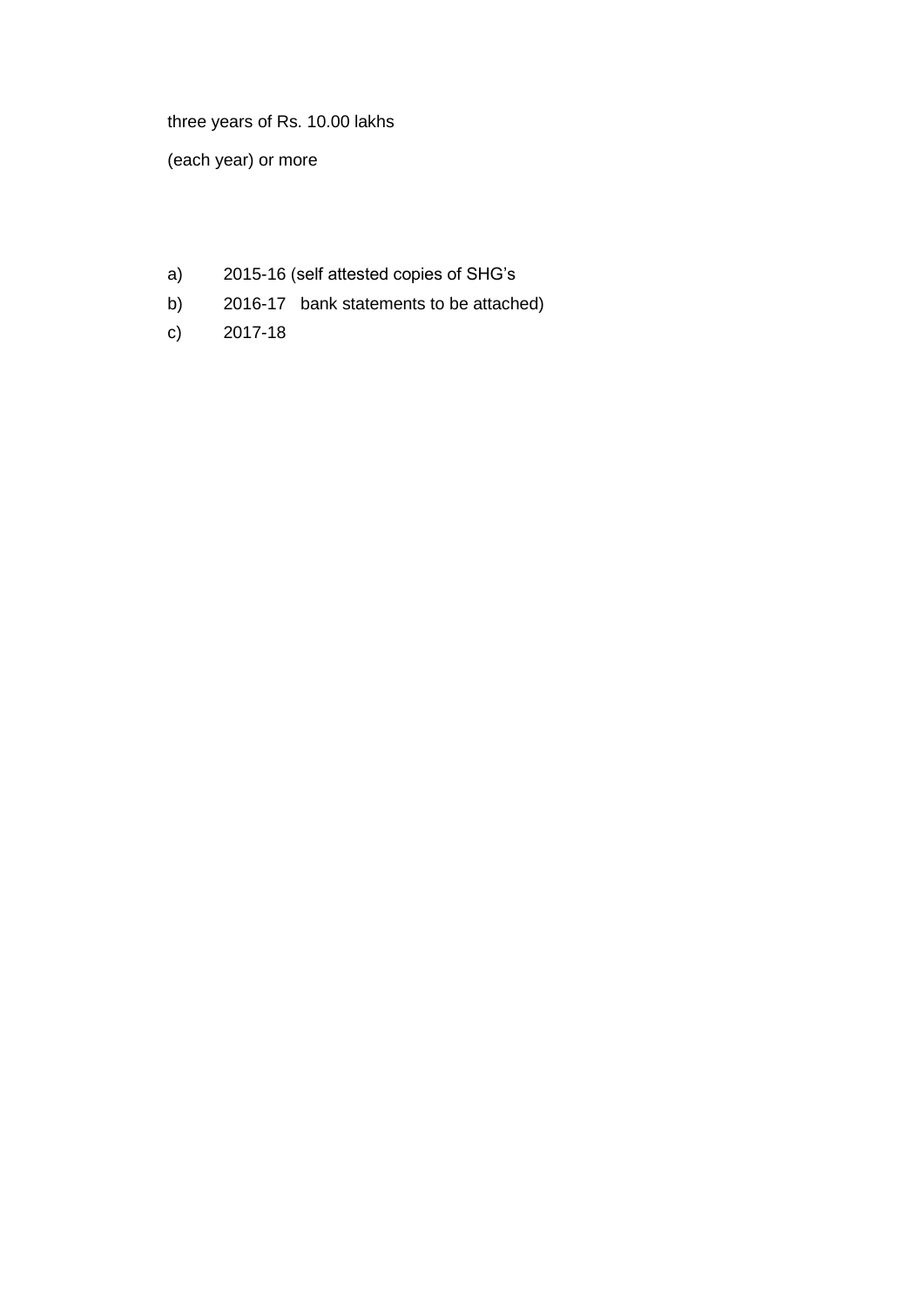9. Names of the major institutions Government/ Semi Government/ Private to whom maintenance of sports complex were provided in the last 3 years (please enclose testimonials):

| Name and address of Period of contract<br>the organisation along<br>with contact persons<br>and telephone No. | From | To | of<br>Type<br>Contract<br>undertaken | Annual billed<br>amount (Rs) | Remarks |
|---------------------------------------------------------------------------------------------------------------|------|----|--------------------------------------|------------------------------|---------|
|                                                                                                               |      |    |                                      |                              |         |
|                                                                                                               |      |    |                                      |                              |         |
|                                                                                                               |      |    |                                      |                              |         |
|                                                                                                               |      |    |                                      |                              |         |

#### 10. Details of Demand Draft for Rs. 10,000/- enclosed towards EMD amount

| Demand draft No. and Date | Name of the scheduled Bank and branch |
|---------------------------|---------------------------------------|
|                           |                                       |

Place: Place: Signature of the Tenderer with Seal

Date: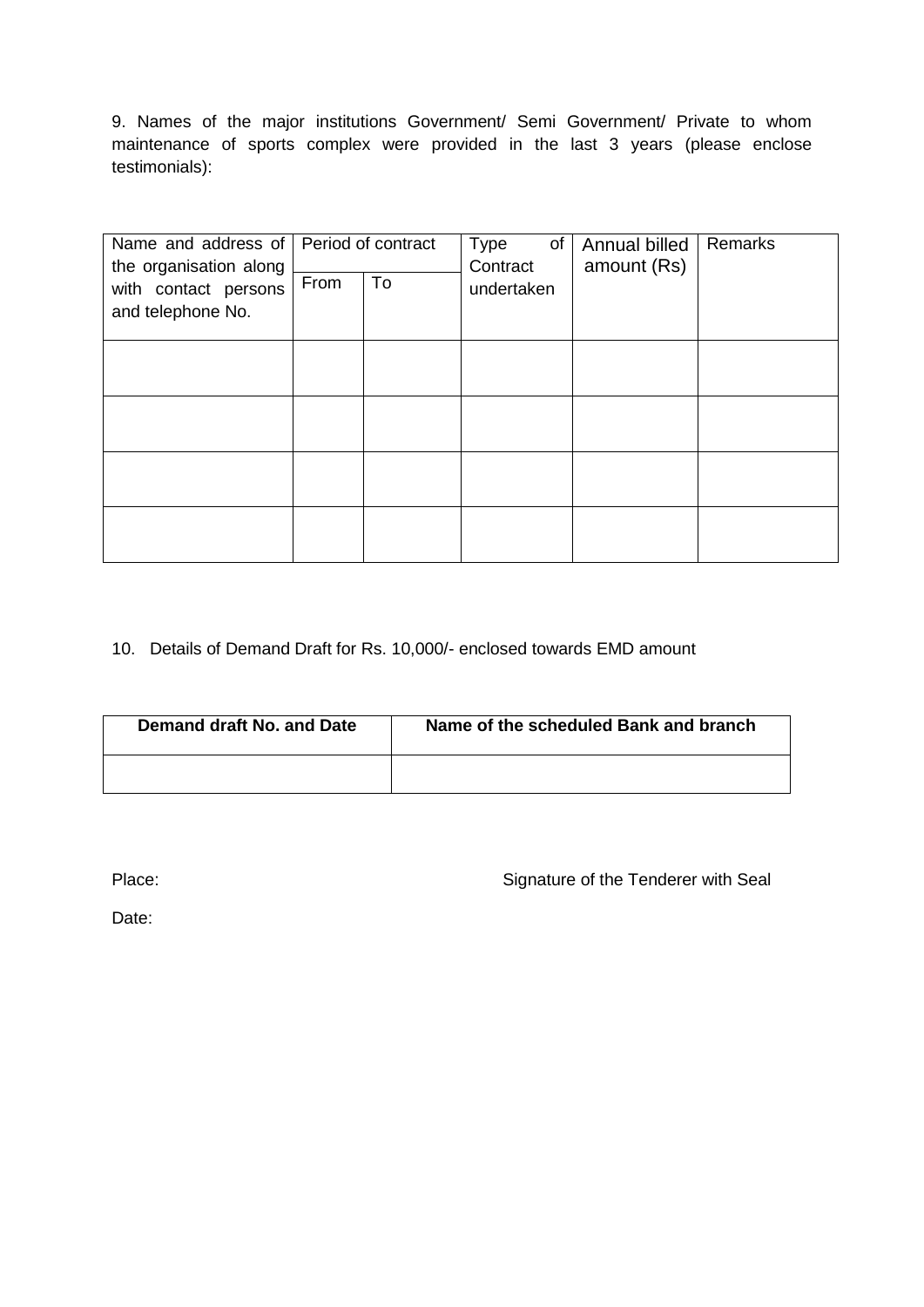**Cover No: 2 (Financial Bid)** should be superscribed for "Maintenance of Sports Complex and Provision of Other Services at NIRD&PR" and contain only Financial Bid of the tender document duly filled in and signed with seal and kept in a separate cover.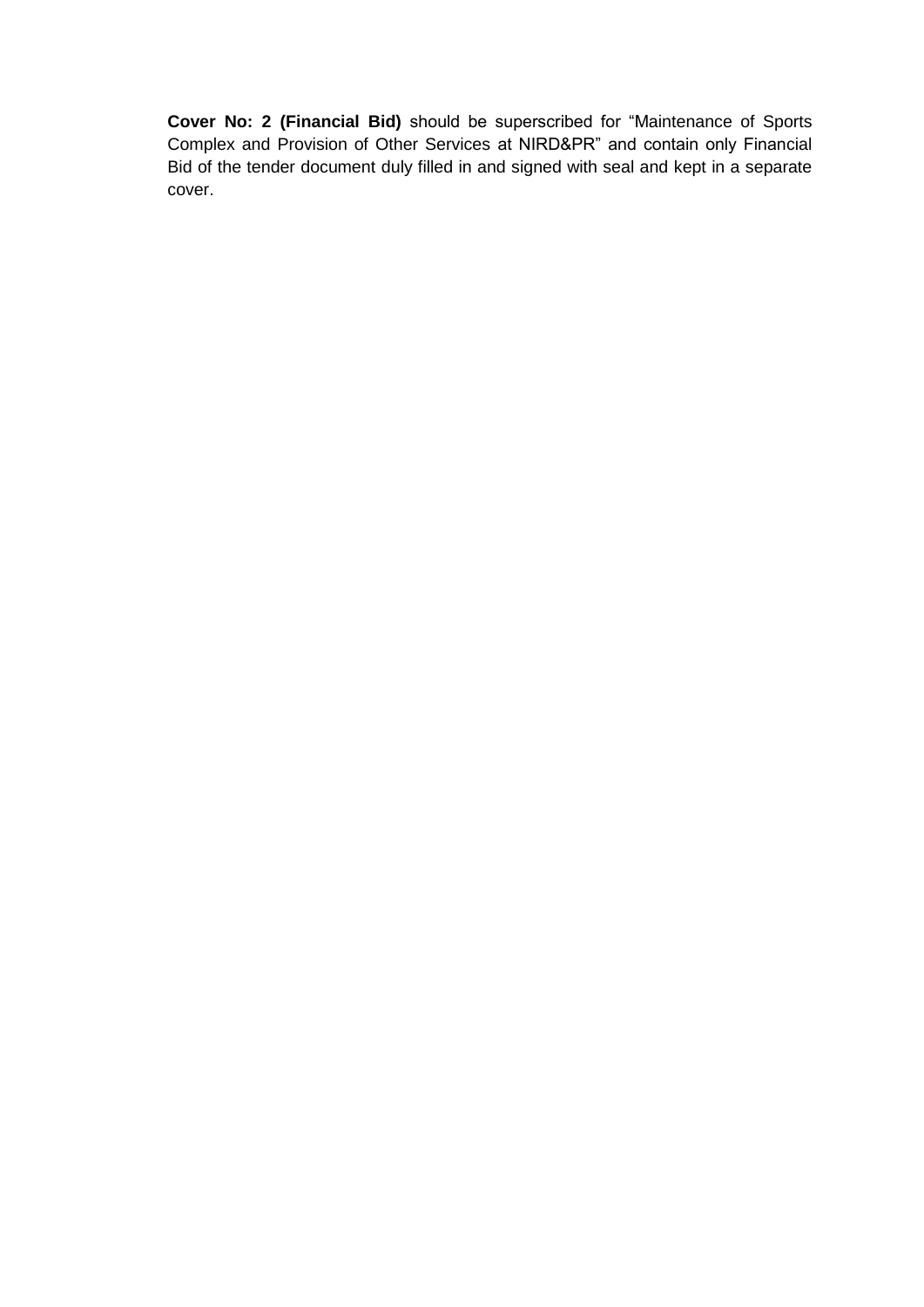

#### **NATIONAL INSTITUTE OF RURAL DEVELOPMENT & PANCHAYATI RAJ**

(Ministry of Rural Development, Govt. of India)

Rajendranagar, Hyderabad 500 030.

…

## **COVER – 2: (Financial Bid)**

### **MAINTENANCE OF SPORTS COMPLEX & PROVISION OF OTHER SERVICES AT NIRD&PR**

#### **PART-II FINANCIAL BID**

I/We hereby quote our rates for maintenance of sports complex and other services keeping in view the terms and conditions notified in the bid document:

| SI.<br>No. | <b>Details</b>                  | <b>Highly skilled (3)</b><br>members (A)<br>(Cannot be | <b>Skilled (2)</b><br>members)<br>(B)                      | Semi skilled<br>$(C)$ (8<br>members)                    | <b>Total</b><br>$(A + B + C)$ |
|------------|---------------------------------|--------------------------------------------------------|------------------------------------------------------------|---------------------------------------------------------|-------------------------------|
|            |                                 | below minimum<br>wage of Rs.<br>$463/-$ )              | (Cannot be<br>below<br>minimum<br>wage of Rs.<br>$418/-$ ) | (Cannot be<br>below minimum<br>wage of Rs.<br>$385/-$ ) |                               |
| 1.         | Wage/day                        |                                                        |                                                            |                                                         |                               |
| 2.         | Group profit                    |                                                        |                                                            |                                                         |                               |
| 3.         | EPF @13.00%<br>& ESI @<br>4.75% |                                                        |                                                            |                                                         |                               |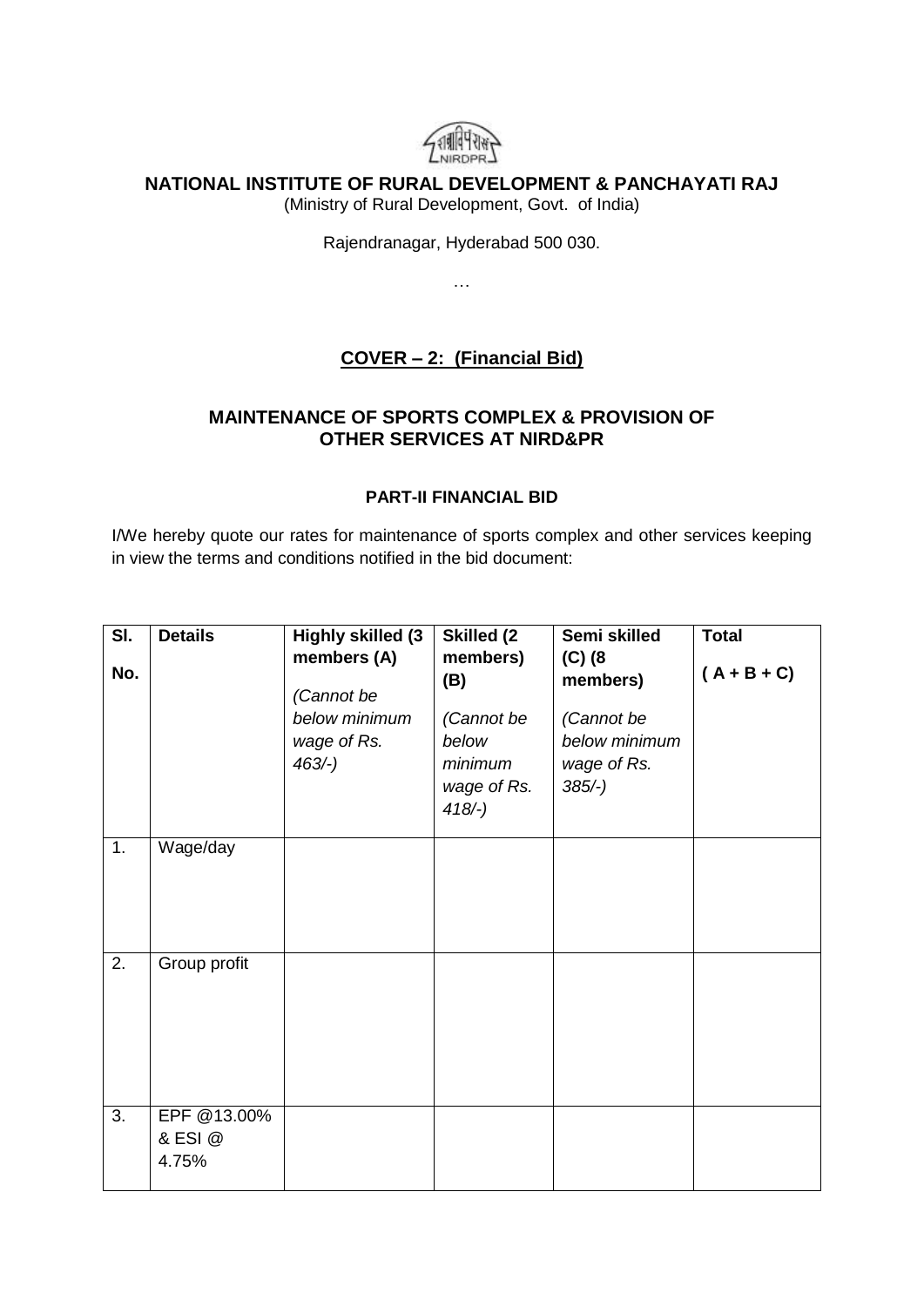| 4. | Sub total: $(1 +$<br>$2 + 3$       |  |
|----|------------------------------------|--|
| 5. | <b>Cost of monthly consumables</b> |  |
| 6. | Grand Total $(4 + 5)$              |  |

The Group Profit should be quoted as a percentage of the quoted wages of the Highly Skilled, Skilled and Semi-skilled categories. The figure of the percentage quoted will be added to quoted wage for the **Highly Skilled (A)**  $\times$  3 (2 + 1) members  $\times$  26 days + quoted wage for **Skilled (B)** X 2 members X 26 days + **Semi-skilled (C)** X 8 (5 + 3) members X 26 days **+ cost of monthly consumables for determining the lowest bidder.** The details of number of group members to be engaged have been provided at page No. 12 of the tender document.

In case of different quotes of L1 for wage and Group Profit or for a difference of quote between Highly Skilled, Skilled, Semi-skilled and Unskilled, the quote combination with least financial implication to the Institute will be considered as L1.

Employer's Contribution towards EPF (13.00%) /ESI (4.75%) will be released by NIRDPR only after submission of proof of remittance in the form of challans of the previous month indicating the same has been deposited into respective account of group members.

**The rates quoted shall be valid for a period of one year. However, in case prescribed wages are subsequently revised by the Ministry of Labour and Employment, Government of India, revision upto minimum wages and Variable Dearness Allowance will be allowed by the Institute, but no other charges like Group Profit will be allowed to enhanced for this purpose.**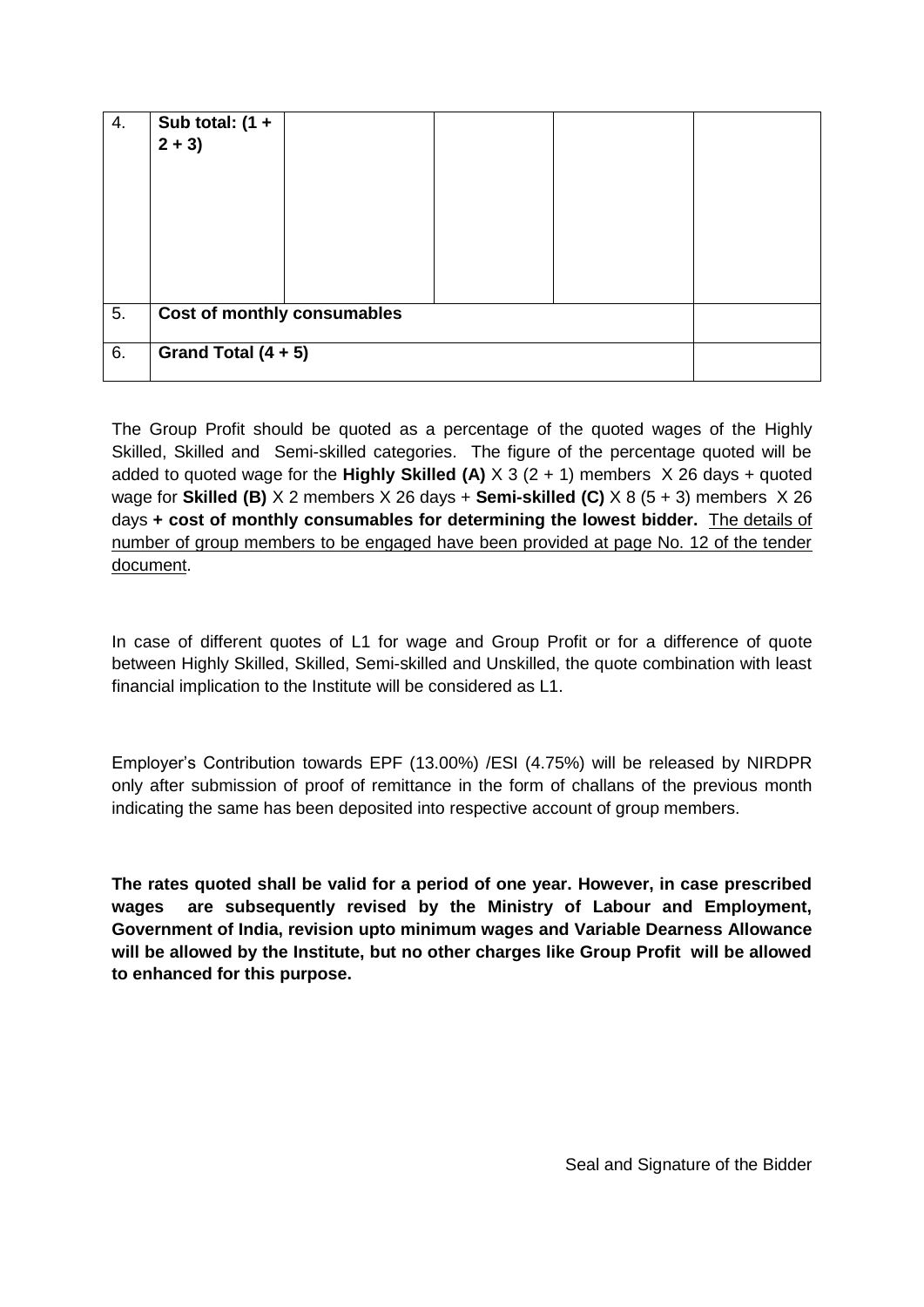Date:

Place:

| <b>ADDRESS:</b> |  |
|-----------------|--|
|                 |  |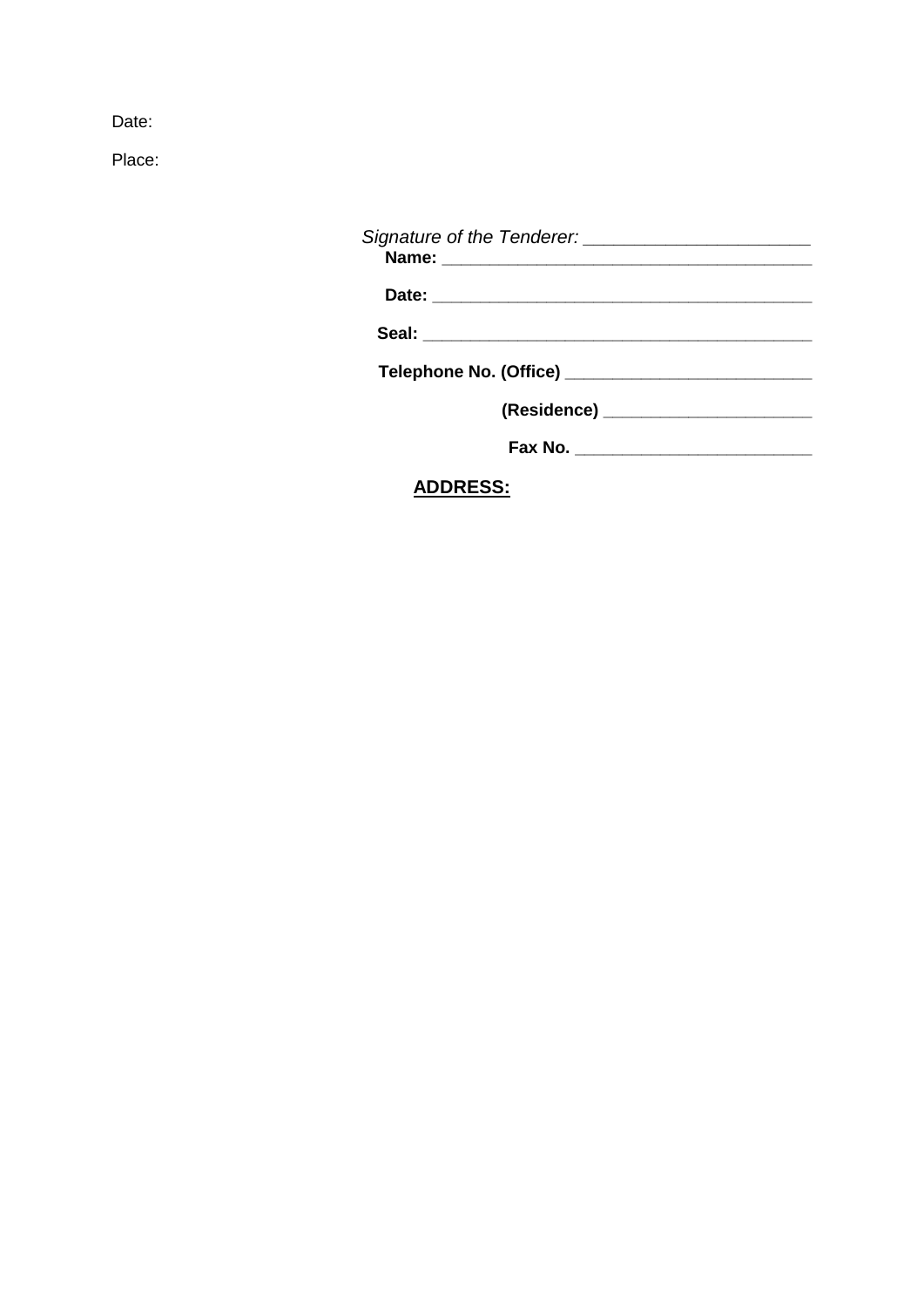### **TERMS AND CONDITIONS**

#### **MAINTENANCE OF SPORTS COMPLEX ETC., AT NIRD&PR**

#### **I. MAINTENANCE OF NIRD&PR SPORTS COMPLEX**

The Institute has a Sports Complex and Indoor Stadium including a Swimming Pool, having following facilities:

| 1. Table Tennis Court         | Ground floor |                             |  |  |
|-------------------------------|--------------|-----------------------------|--|--|
| 2. Billiards                  |              | <b>Ground Floor</b>         |  |  |
| 3. Chess, Caroms, Gymnasium : |              | First Floor                 |  |  |
| 4. Shuttle courts             |              | Main Stadium - Ground Floor |  |  |

2. The Institute has a full-fledged Gymnasium on first floor of the Sports Complex. The total area of the swimming pool is 272 sq. mts. The Institute intends to outsource all the activities relating to maintenance of swimming pool, indoor stadium and gymnasium to a service provider. The total area of Sports Complex excluding swimming pool area is 1570 sq. mts. The empanelled SHG have to attend the maintenance of entire sports complex including garden subject to the following terms and conditions:

a) Sealed tenders in two bid system (**Technical Bid and Financial Bid in a separate sealed cover**) are to be dropped in the box kept in Stores Section upto 3.00 pm on or before 29/08/2018 and the **Technical Bids (Part-I)** will be opened at 3.30 pm on the same day in the presence of participated bidders or their authorised representatives present and attending the proceedings of tender opening on the specified date and time. After scrutiny and evaluation of the details in **PART-I** and after due intimation, Financial Bids i.e. **PART-II** of firms who are technically qualified after technical scrutiny will be opened in the presence of those bidders, as intimated in due course to attend price-bid opening, for further evaluation and finalization of bidding process.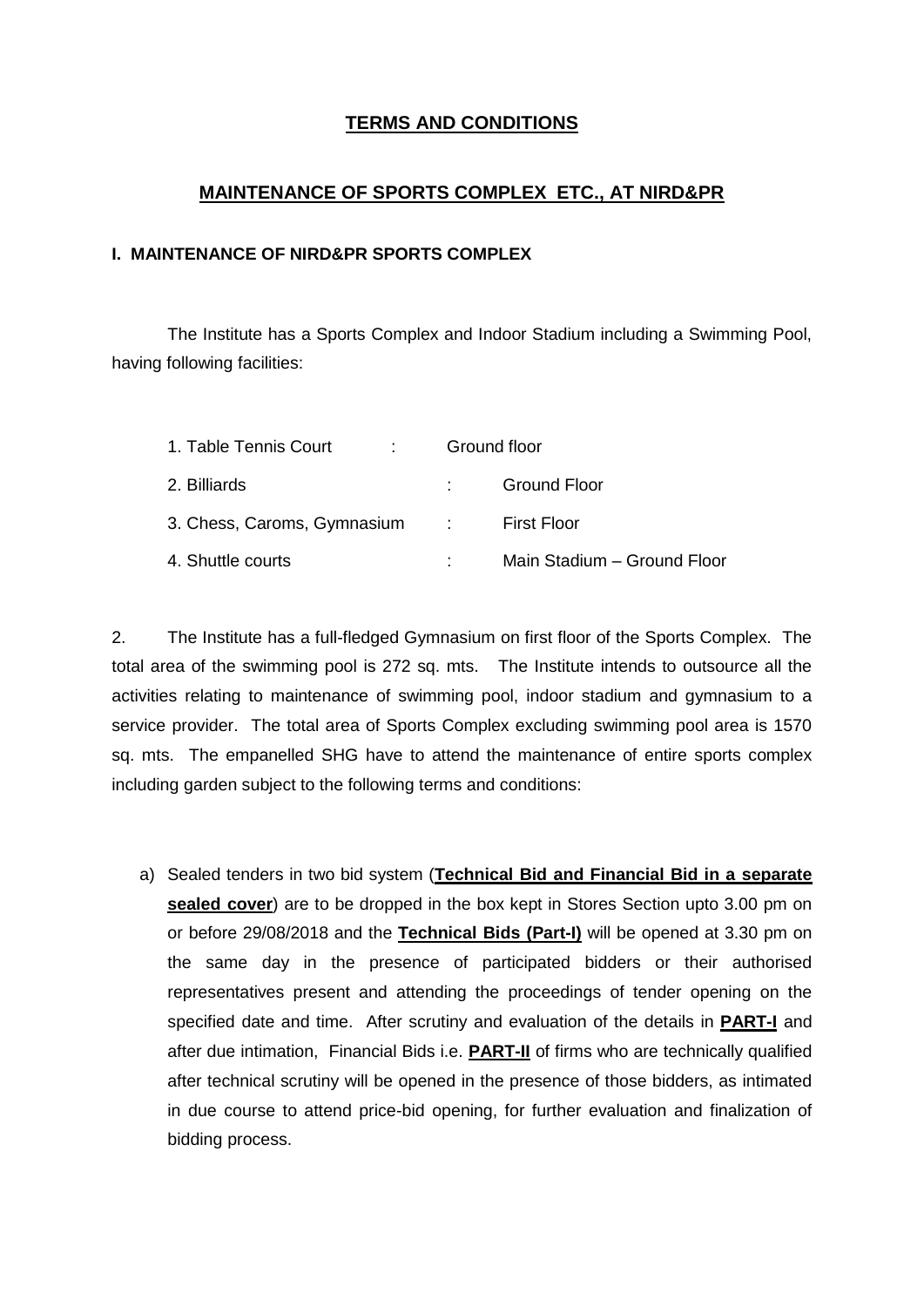- b) Mere fulfillment of all the stipulations and terms and conditions as contained in the tender document does not confer any right on the bidder to acceptance of their quotation by NIRDPR.
- c) The successful bidder will be required to pay 5% of the value of the contract towards security deposit for the period of 90 days over and above the contract period. The security deposit so collected will not carry any interest whatsoever. Security deposit can also be furnished in the form of irrevocable bank guarantee drawn in favour of NIRD&PR.
- d) The bidder should enclose self attested photostat copies of the following documents with their bid:
	- (i) the registration certificate of the SHG;
	- (ii) Registration certificate with EPF;
	- (iii) Registration certificate with ESI; and
	- (iv) Last three years Income Tax return/assessment order of the SHG;

In the absence of above documents, the tender is liable for rejection.

- e) List of Offices/Departments/Institutions where the bidder is already undertaking similar services should be indicated and should attach relevant orders as proof with technical bid. In the absence of such orders, the quotation is liable for rejection.
- f) Corrections, if any, must be attested. All amounts shall be indicated both in words as well as in figures. Where there is a difference between the amount quoted in words and figures, amount quoted in words shall prevail.
- g) Monthly payment of wages will be released by NIRDPR after providing satisfactory services and upon submission of the bill, completed in all respect within seven days of receipt of the same.
- h) The contract period is for a period of one year which is further extendable for one more year on mutual agreement. However, the SHG shall provide service till completion of the contract period or finalization of the new tender whichever is later. In case of poor performance of the SHG, the Institute reserves the right to terminate the contract with one month notice period.
- i) **Arbitration**: In the event of any question, dispute or difference arising out of these conditions or any conditions contained in the Work Order or in connection with this contract, the same shall be referred to the sole arbitration of the DIRECTOR GENERAL, NIRD&PR or a person to be appointed by him. The award of the arbitrator shall be final and binding on the parties to this contract.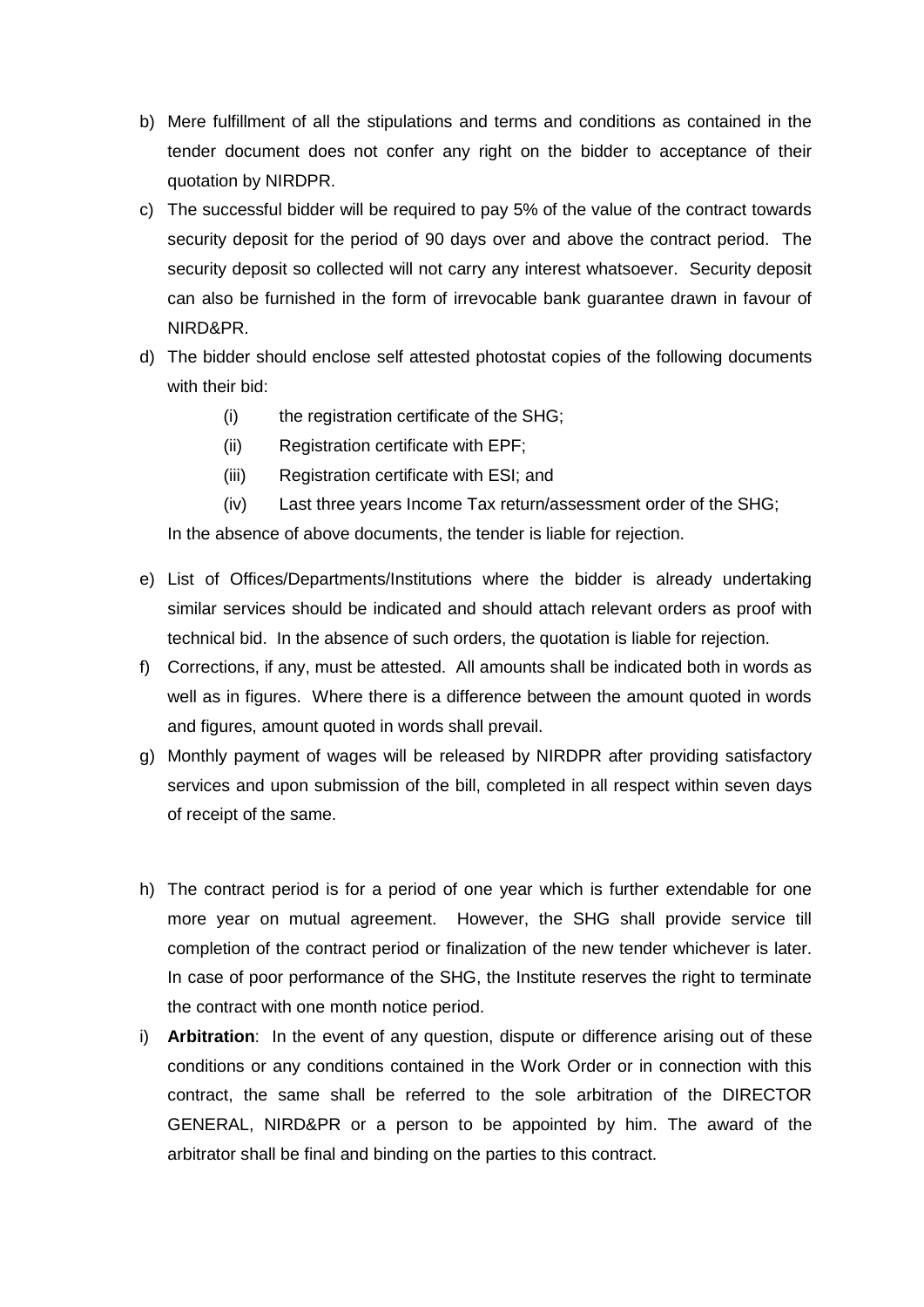- j) **Jurisdiction:** The order executed will be subject to Indian law and local courts at Hyderabad only.
- k) The Director General, NIRD&PR reserves the right to reject any or all the bids without assigning any reasons. The decision of the Director General, NIRD&PR will be final in the matter.

#### **Scope of work**

The empanelled SHG should attend the work such as cleaning of sports complex, toilets, corridors, vacuum cleaning, scrubbing of marble floor, cleaning of windows glasses, cleaning of roof tops, and spray of Hit/Flit in the appropriate areas of Sports Complex.

The maintenance includes sweeping, dusting, mopping of sports complex area including swimming pool and all rooms, toilets well in advance before scheduled opening of the sports complex positively. Special cleaning on every Saturday and Sunday should be carried out in all areas of the Sports Complex and inside rooms and halls, as per requirement.

- 1. The SHG shall be responsible for:
	- a) Keeping the floors, toilets(including the common toilets), etc., in a neat and tidy condition at all times of the day;
	- b) Undertaking special cleaning as and when required but not less than once in a month or at the time of special occasions;
	- c) Removing of cobwebs, cleaning of interior and exterior walls, roof top, cleaning of doors and windows, vacuum cleaning of carpets and mopping of floors as and when required but not less than once a week for interior items and roof tops and once in a month for exterior walls.
	- d) The SHG will use standard chemicals/detergents/sanitary items/phenyl etc., and equipments like vacuum cleaners, scrubbing machines, etc., of his own.
	- e) Proper upkeep of all furniture and sports equipment items in the sports complex.
- 2. All the group members deployed by the SHG should be in proper uniform while on duty. The President of the SHG should supply the uniform with colour specifications and pattern approved by the NIRD&PR, to the members at his cost. It should be noted by the SHG that in case any of the member of the SHG are found to be on duty without the uniform, a penalty of Rs.50/- per worker will be imposed and the bill would be proportionately restricted.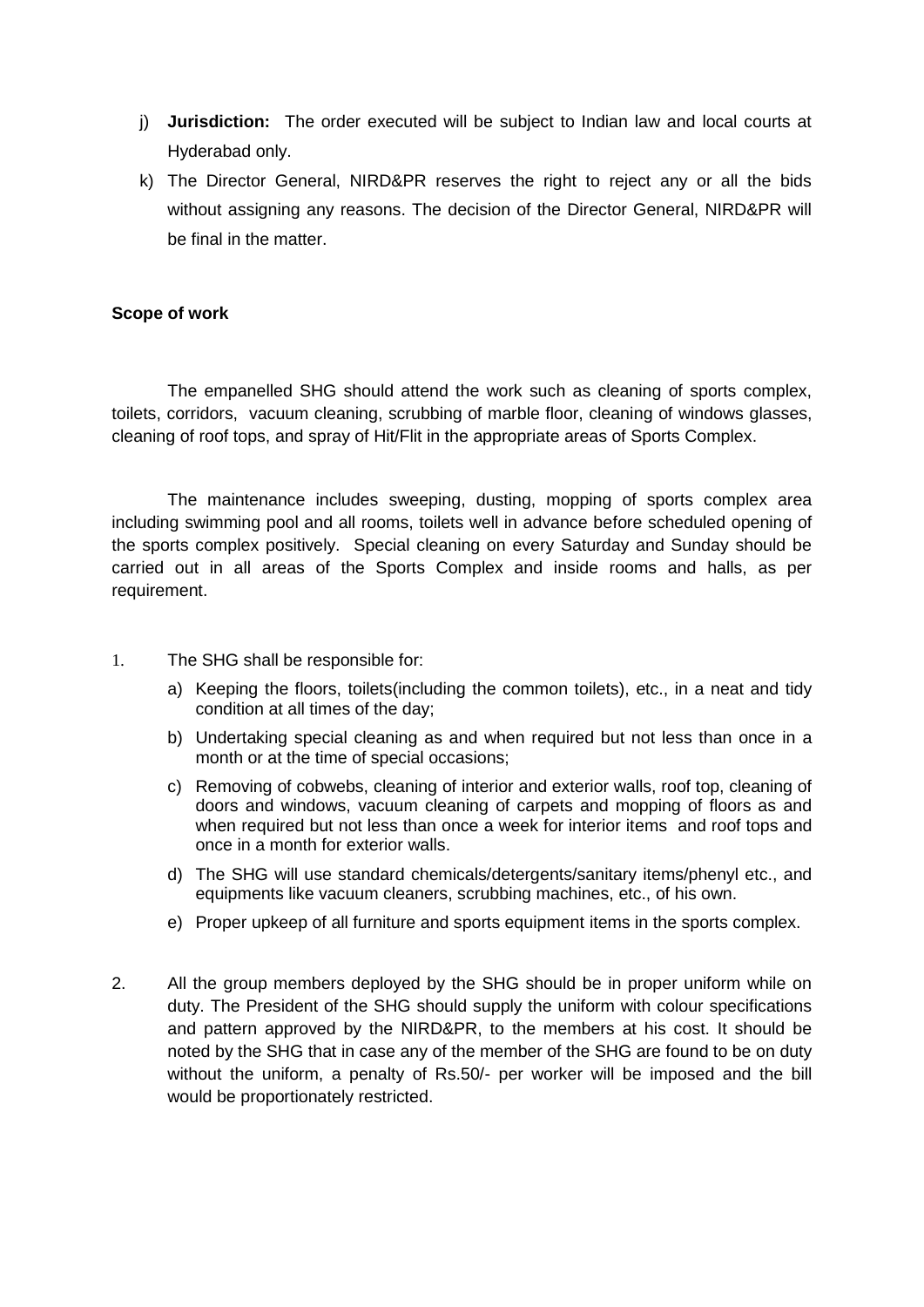3. The details of timings of the Sports Complex are as given below. However, they may be changed as per requirement from time to time:

| 1. Monday to Friday : | 6.30 AM to 8.30 AM & 4.00 PM to 9.00 PM  |
|-----------------------|------------------------------------------|
| 2. Saturday           | 7.00 AM to 11.00 AM                      |
| 3. Sunday             | 7.00 AM to 11.00 AM & 4.00 PM to 9.00 PM |

The SHG should ensure that all their members are in position /duty place well before the scheduled timings and shall leave only after the closed timings. The maintenance of Swimming Pool includes the cost of consumables and clean maintenance of the water will be the responsibility of the SHG.

#### 4. **The SHG should deploy the following group members at the Sports Complex:**

| 1. Gym Coach                             |                |             | 1 (Highly Skilled) |  |
|------------------------------------------|----------------|-------------|--------------------|--|
| 2. Swimming & Gym Coach (Woman)          |                |             | 1 (Highly Skilled) |  |
| 3. Lifeguard cum Swimming Coach          | $\mathbf{r}$ . | 1 (Skilled) |                    |  |
| 4. Water Technician                      |                |             | 1 (Semi-skilled)   |  |
| 5. Sports Complex maintenance Attendants |                |             | 2 (Semi-skilled)   |  |
| 6. Gym Attendant                         |                |             | 1 (Semi-skilled)   |  |
| 7. Swimming Pool Attendant               |                |             | 1 (Semi-skilled)   |  |
| 8. MTS                                   | . .            | 1 (Skilled) |                    |  |

# *Door to door collection of garbage and drinking water supply .. 1 (Highly Skilled) (Tractor Driver)*

*- For supply water and lifting the garbage .. 3 (Semiskilled)*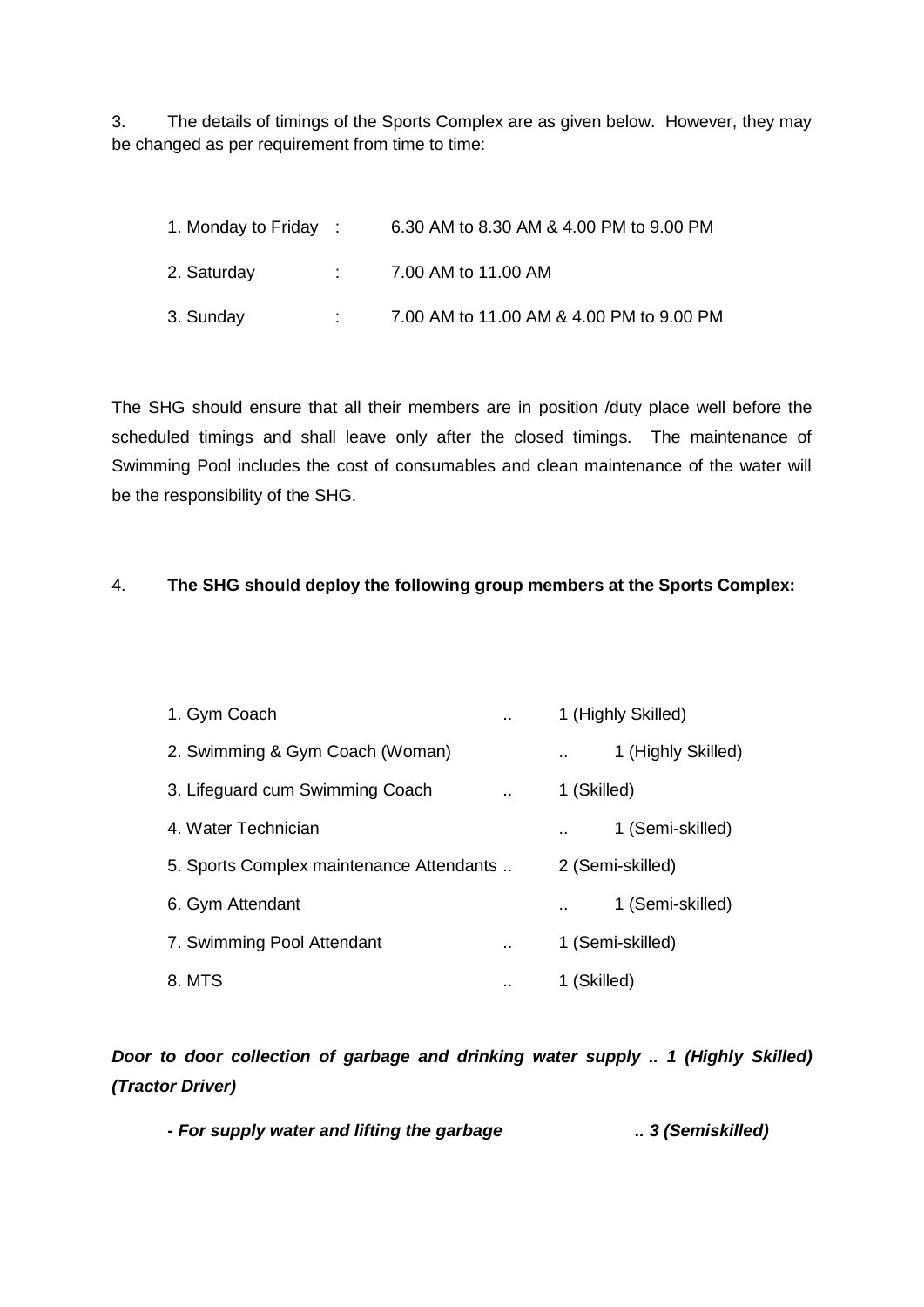5. The members of the SHG must be polite and courteous in their behavior at all times while on duty, with the participants and members using the sports complex services.

6. The SHG shall ensure that gymnasium, shuttle court, table tennis and other areas are to be kept clean, orderly and free from malodour at all times.

7. A penalty of Rs.5000/- should be levied across board on the SHG by the Institute if the sports complex is closed on working days without prior permission of the Institute.

**8. In addition to already elaborated scope of work mentioned in this tender document, the SHG shall also be assigned the work of shifting of old or new furniture items, equipments, computers, old records etc., to be entrusted by the authorized officers of the Institute from time to time at no extra cost. The SHG should ensure to promptly attend any other miscellaneous works as assigned by the Asst. Registrar (T) from time to time.** 

**9. It is the responsibility of the SHG to ensure that the water in swimming pool should be pure. In case the water is not purified properly in the swimming pool and as a result the water found to be green in colour, a penalty of Rs. 5,000/- (Rupees five thousand only) per day shall be imposed on the SHG and shall be deducted from the bill amount on prorate basis.**

**10. The SHG shall ensure that unauthorized persons should not be allowed into the Sports Complex and use the facilities.** 

#### **II. OUTSOURCING OF MAHINDRA TRACTOR/ ANY OTHER VEHICLE OF DEPT./ SOLAR VEHICLE**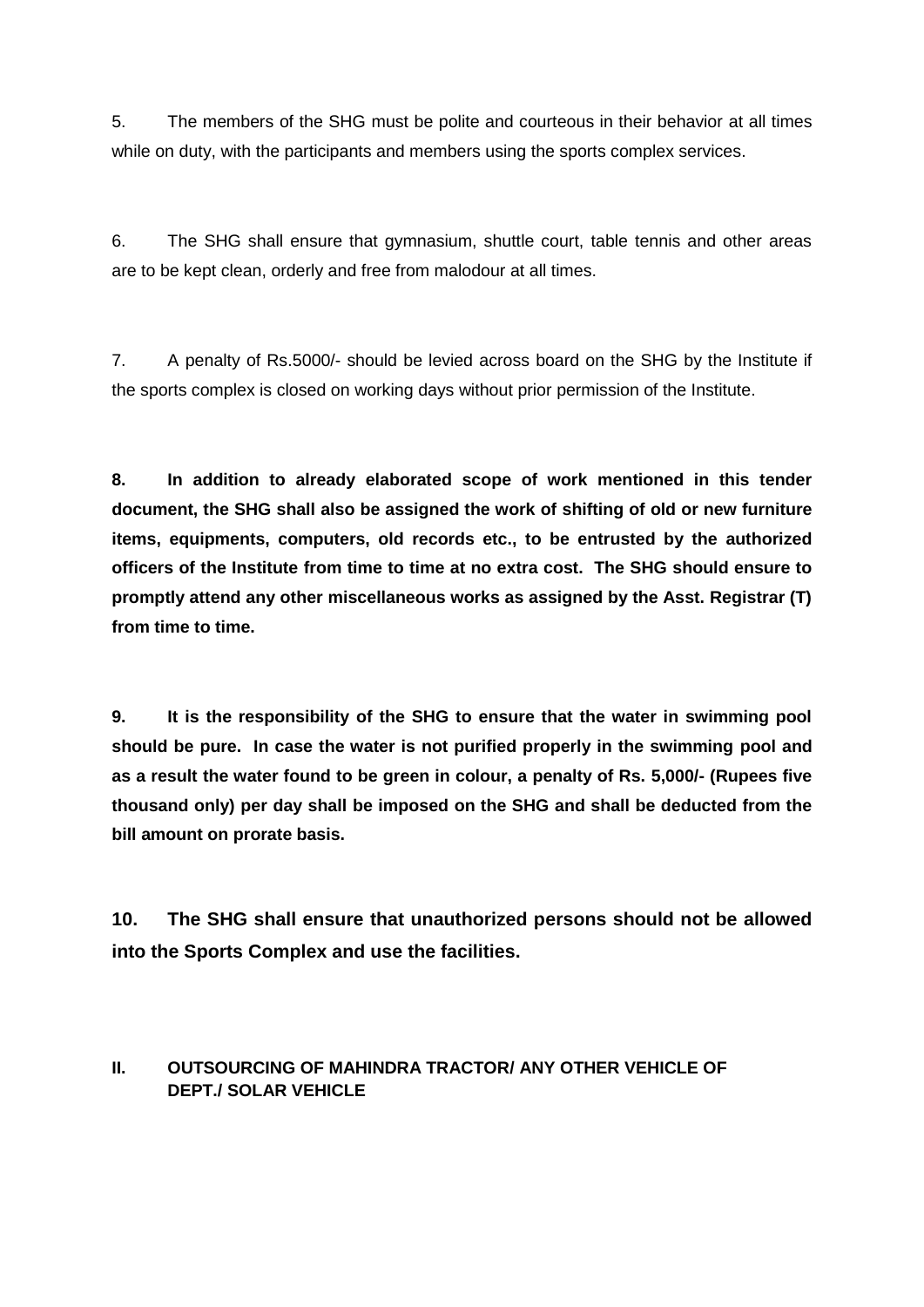At present, the Mahindra Tractor consumes 5 litres per hour (average). The SHG may however inspect the vehicle for their satisfaction.

- 2. The following are the terms and conditions for outsourcing of vehicle:
	- 1. The initial period of contract is one year and extendable for one more year on mutual agreement.
	- 2. The successful SHG has to provide the services of heavy license drivers to drive the Mahindra tractor. The fuel cost is to be borne by the SHG. The SHG may have to carry out repair/maintenance work of the vehicle. The maintenance cost will be reimbursed by NIRD&PR on certification by the authorized representative of the Institute.
	- 3. The vehicles shall be available at the disposal of NIRD&PR as per the schedule given by the authorized representative from time to time on all days except the weekly off day. The weekly off day will be as determined by the Institute. The vehicle shall not be used for any purpose other than the trips authorized by the Institute. No outside person shall be allowed to travel in the vehicle. The working hours for the Mahindra Tractor will be two hours per day mainly used for water supply in the campus.
	- 4. The vehicle should be driven by bonafide driver holding valid license and must wear the prescribed uniform. Full particulars of the driver (name, local and permanent addresses, license number etc.,) should be provided to NIRD&PR with a copy of their photographs. The driver should be able to read/write and maintain the log books properly in the prescribed format.
	- 5. The vehicle outsourced is to be kept in clean condition by the driver.
	- 6. The vehicle should be parked in the garage of the NIRD&PR outside the duty hours. In case the vehicle is required by the Institute on the weekly off day, the SHG should provide the vehicle.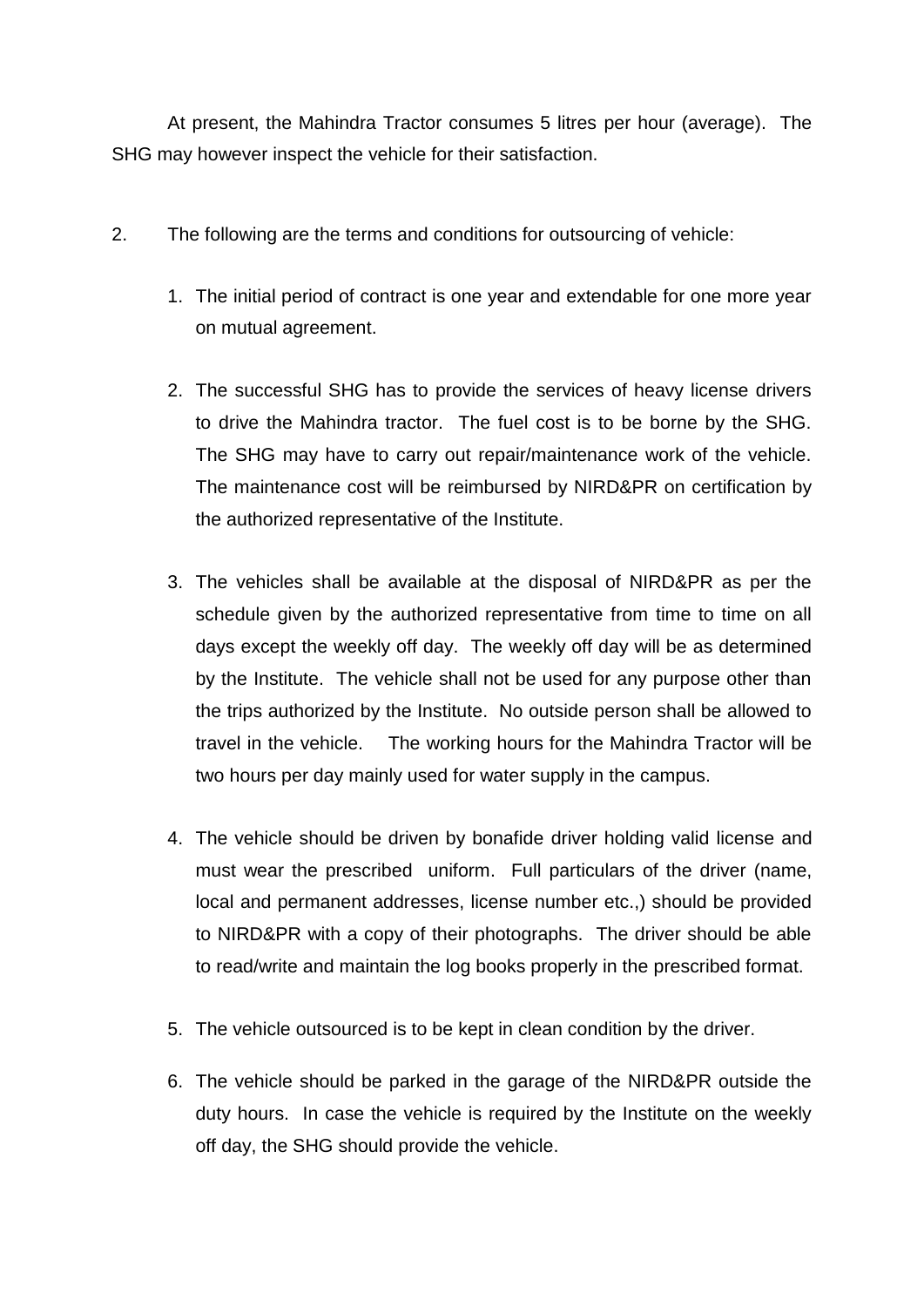- 7. NIRD&PR will not be liable or held responsible for any loss or damage caused to the Driver or anybody or any property in the course of running the vehicle by the Driver.
- 8. NIRD&PR reserves the right to terminate contract at any time, with one month's notice.

### **WORK TO BE ATTENDED WITH MAHINDRA TRACTOR/ ANY OTHER VEHICLE OF DEPT./ SOLAR VEHICLE**

The successful SHG has to attend the following nature of work Mahindra Tractor and Electric Auto::

### **i. ANY OTHER VEHICLE OF DEPT./SOLAR VEHICLE**

- 1. The successful SHG should undertake door to door collection of garbage using the existing methodology of segregating the biodegradable and non-biodegradable at the household level. The successful bidder should ideally engage two persons for the door to door garbage collection. For this purpose, the SHG may also utilize the two e-cycle rickshaws of the Institute.
- 2. The maintenance of the cycle rickshaws should be done by the SHG. The cost of maintenance will be reimbursed.
- 3. Dry leaves from the cylindrical bins have to be collected and disposed at the site identified by the authorized representative of the Institute. The dry leaves collected and disposal can be done by using the electric auto rickshaw.